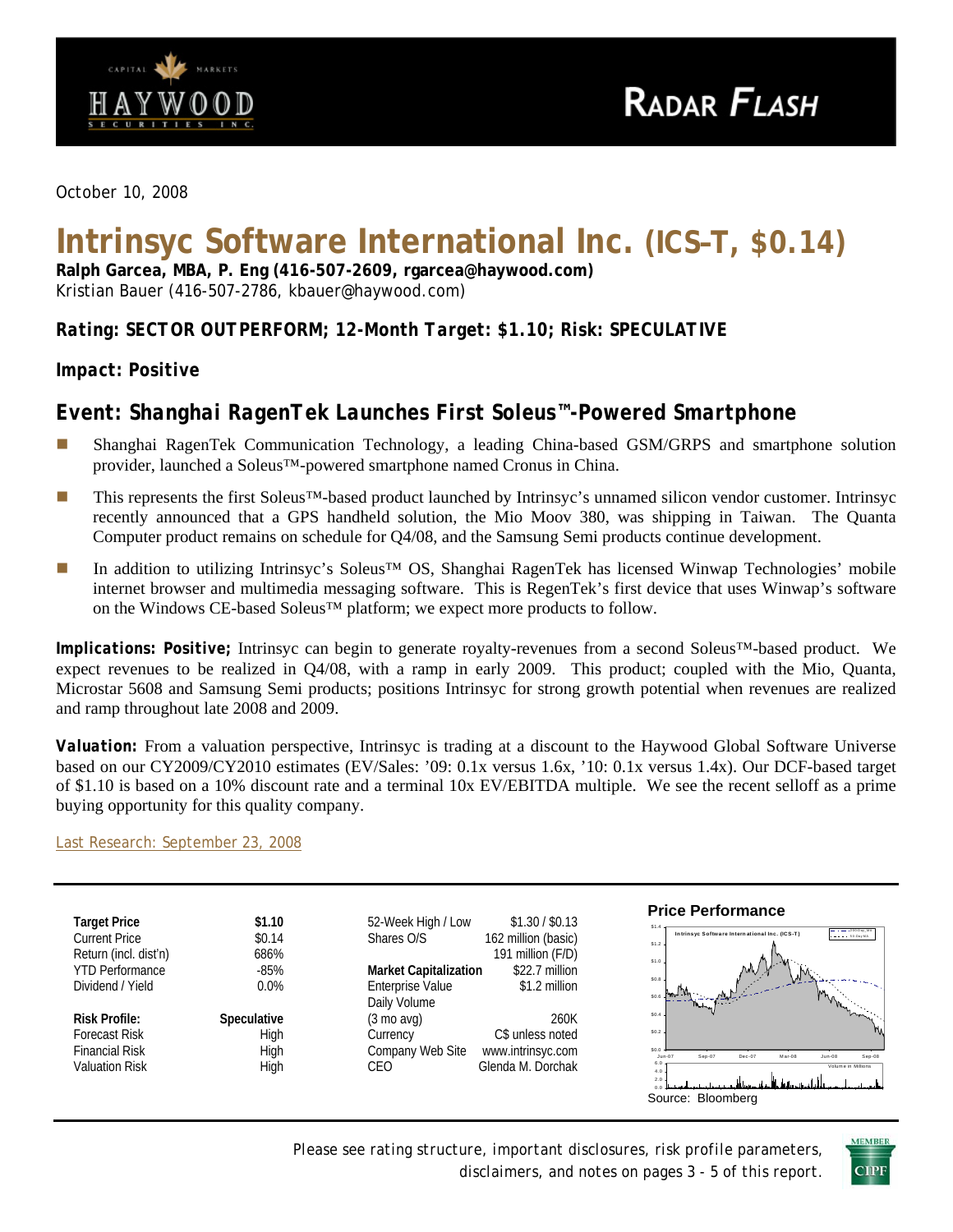

**Intrinsyc Software International Inc. Ticker Ticker ICS-T Price S0.14 Rating: Sector Outperform**<br>
Shares O/S (M) 191.0 Market Cap. (\$M): <u>\$23</u> Target: \$1.10 **\$0.14 \$23 Shares O/S (M) Market Cap. (\$M): 191.0 Target: \$1.10 Alpha: Product delivery in Taiwan, China and EMEA will provide positive synergy and momentum to future licensing deals.**  Investment Highlights<br>Company Description - Intrinsyc is a leader in software and services that enable next-generation handheld and embedded products, including mobile handsets, smart state of the final inc. - Chart<br>Compan \$1.40 50 Day MA \$1.20 200 Day MA **nt Brief** - The company's mobile software products, engineering services, and years of expertise help OEMs, service providers, and silicon providers deliver \$1.0 compelling wireless products with faster time-to-market and improved development cost. Intrinsyc is a Microsoft Windows Embedded Gold Partner, the 2007 Windows<br>Embedded Excellence Award winner for System Integrator, and a لدن \$0.80 \$0.60 **Catalysts** - Continued design wins, two have been announced so far, should drive royalty revs. \$0.40 **Risks** - Handset mftrs and OEMs decide not to go with Windows CE platform; slow shipments delay royalty stream. \$0.20  $\sin 0$ Mar-08 Apr-08 Jun-08 Jul-08 Aug-08 Oct-07 Nov-07 Dec-07 Jan-08 Feb-08 May-08 Sep-08 **Recent Financings**: Equity Offering Feb 2008 - 28.6M @ \$1.05 Past Equity Offering May 2007 - 33.3M @ \$0.60 6.0  $- - = - - -$ 4.0 باتلت  $\sim$   $$ the at a 2.0 **Management:** Glenda Dorchak, Chairman & CEO; George Reznik, CFO; Tracy Rees, COO 0.0 **Financial Forecasts Key Statistics Annual Quarterly** FY-end Dec-31 **2007A 2008E 2009E 2010E 2011E Q1/2008A Q2/2008A Q3/2008E Q4/2008E Q1/2009E Price / Target / Return** \$0.14 \$1.10 685.7% **Revenues** (\$mlns) **18.2 26.3 49.4 69.8 85.7 5.6 5.6 7.8 7.3 9.3 52wk Hi / Lo** \$1.30 \$0.13 **Conservence and Conservence 2008 12.44% 88% 41% 23% 12.49 12.49 12.49 12.49 12.49 12.49 12.49 12.49 12.49 12.49 1<br>
<b>Conservence Est.** (\$mlns) 0.0 31.6 51.6 70.2 88.7 4.9 5.4 8.0 8.4 9.6 Basic/ F.D. 161.9 191.0 Rev. Growth % 44% 88% 41% 23% 0% 40% -6% 27% **Shares O/S** (mlns) EBITDA **(16.6) (17.3) 12.48 57 - 18.6)**<br>1990 - EBITDA (17.3) (17.3) (3.4) (3.7) (3.9) (3.4) (3.4) (3.4) (3.4) (3.4) (3.4) (3.4) (2.8) (2.8) Cash Burn (mths) / Dividend Yield<br>EBITDA Growth % - 1.4% 79% 456% 44% (3.7) (3.9% **3 months ago.** 24 - 24 - 48 57 - 1 - 5 - 5 5 6 7 Float 150.2 EBITDA Growth % Consensus EBITDA Est. (\$mins) 0.0 0.0% و 4% 4% 45% 49% و 45% 49% و 4% 5% 97% (Short Interest /<br>Consensus EBITDA Est. (\$mins) 0.0 (16.6) (6.4) 12.3 19.8 (3.6) (4.4) (5.9) (5.0) (3.4) Daily Volume (3-Mth. Av **3 months ago.** (16.3) - (4.4) 4.8 - (3.6) (5.9) (5.0) (4.4) (3.4) **Market Cap. / Enterprise Value** (mlns) 22.7 1.2 **EPS (FD)** (\$) **(0.16) (0.12) 0.06 (0.04) 0.09 (0.03) (0.04) (0.03) (0.03) (0.02) Cash / Debt** (mlns) 21.5 0.0 EPS Growth % 24% 68% 253% 56% 4% -32% 16% 31% **Cash / Shr & Net Cash / Shr** \$0.13 \$0.13 **Consensus EPS Est.** (\$) **(0.13) - 0.02 (0.06) 0.10 (0.03) (0.04) (0.04) (0.03) (0.03) Tang. Book Value / Share** \$0.23 **3 months ago.** (0.11) - 0.03 (0.04) - (0.03) (0.03) (0.02) (0.03) (0.02) **Company CEO / Website** Glenda M. Dorchak www.intrinsyc.com CFPS (FD) (\$) (0.15) (0.15) (0.17) (0.02) 0.08 0.12 (0.04) (0.04) (0.03) (0.03) (0.02) (0.02) (0.02) TOP Holders:<br>CFPS Growth % -30% 45% 45% 46% 46% (0.04) (0.02) (0.03) (0.02) (0.02) (0.02) (1.1) (0.02) (0.03) (0.02) (1.1 **CFPS (FD)** (\$) **(0.15) (0.11) 0.08 (0.02) 0.12 (0.04) (0.03) (0.03) (0.01) (0.02) Top Holders: Consensus CFPS Est.** (\$) **(0.11) - 0.08 (0.02) 0.13 (0.02) (0.03) (0.03) (0.01) (0.02)** 2) IG Investment Management, Ltd. 2.6% **3 months ago.** (0.08) - 0.07 - - (0.02) (0.02) (0.01) - - 3) Gruber & McBaine Capital Management, LLC 1.1% \*All consensus numbers are from Capital IQ, covered companies are denoted by \* **Ownership:** Management Control (Proxy) 1.7 M 1.0% **Valuation Metrics 2006 2007 2008 2009 Analyst Ratings: Capital IQ Potential Upside \*Source: CapitalIQ, Bloomberg EV/EBITDA - Current** NM NM NM NM **Average Target** \$0.78 454% **Historical Valuation Parameters Exhibit Curient Curient Curient Curient Curient Curient Curient Curient Curient Curient Curient Curient Curient Curient Curient Curient Curient Curient Curient Curient Curient Curient Curient Curient Curient Curient Curie** 9.0x **EV/SALES - Current EV/SALES - Current 1.9x** NM 0.2x 0.1x **Sector Outperform** 6<br> **Est. EV/SALES - Target 1.9x** 1.2x 3.8x **Sector Perform** 0 **FWD EV/SALES - NTM Est. EV/SALES - Target** 7.2x 3.8x **Sector Perform** 0 Intrinsyc Software International Inc. 8.0x Average of Comps **Current, 1-Year, 2-Year Sector Underperform Current, 1-Year, 2-Year** 7.0x **DCF Target** \$1.01 \$1.10 \$1.21 **# of Analysts** 6 6.0x **P/E EV/EBITDA** 5.0x **Comparable Stock Price Pot.**<br> **Coday Price Price Price Price Price Price Price Price Price Price Price Price Price Price Price Price Price Price Price Price Price Price Price Price Price Price Price Price Price Price Pric EBITDA EV/Sales** <sub>4</sub> **Today Target Return 2008 2009 2010 2008 2009 2008 2009 2008 2009 \*Intrinsyc Software International Inc** 0.14 1.10 686% 0.2x 0.1x 0.1x -66% -7% NM NM NM NM 3.0x **Esmertec AG** 6.01 10.00 66% 2.7x 2.1x 1.9x 9% 13% NM NM NM 16.1x  $2.0.$ **CCESS Company, Ltd.** 122,900 266,333 117% 0.9x 0.8x 0.6x 6% 10% NM 25.8x 14.1x 8.3x **Opera Software ASA** 13.05 23.50 80% 2.4x 1.7x 1.3x 14% 19% 29.5x 17.1x 16.7x 9.2x 1.0x **BSQUARE Corp.** 2.85 NM NM NM NM NM NM NM NM NM NM NM 0.0x **Smith Micro Software Inc.** 5.30 10.64 101% 1.4x 1.2x 1.0x 16% 21% 9.4x 6.8x 8.7x 5.6x Jan05 Apr05 Jul05 Oct05 Jan06 Apr06 Jul06 Oct06 Jan07 Apr07 Jul07 Oct07 Jan08 Apr08 Jul08 **Infraware Inc.** 11,700 25,000 114% 3.2x 2.4x 2.0x 30% 39% 14.2x 8.1x 10.5x 6.3x **Acrodea Inc.** 137,800 491,000 256% 2.1x 1.5x 1.4x 28% 36% 23.5x 13.3x 7.4x 4.2x **Average 2.1x 1.6x 1.4x 17% 23% 19.1x 14.2x 11.5x 8.3x** \*All consensus numbers are from Capital IQ, covered companies are denoted by \* **Performance Para Historical Valuation Parameters EV/EBITDA P/CF EBITDA Growth EPS Growth** Sales Growth Returns %<br>NTM TTM 2008 2009 2008 2009 2008 2009 2008 2009 Last 3mtl YTD **EPS Growth Quarterly Revenue & EBITDA Margin 3-Yr Avg. NTM TTM 2008 2009 2008 2009 2008 2009 2008 2009 Last 3mth YTD \*Intrinsyc Software International Inc** NM NM NM NM 4% -79% 24% 68% 44% 88% -70% -85% Revenue **EBITDA** Margin % 18 **Esmertec AG** 5.2x NM 42.9x 17.7x 189% 100% 89% 119% 26% 30% -40% -45% 16 20% **Access Company, Ltd.** NM 17.3x 21.4x 17.3x -32% 71% 103% NM 4% 13% -34% -76% **Pera Software ASA** NM NM 25.5x 15.2x NM 82% NM 73% 47% 37% -47% 1% 14 0% 12 **BSQUARE Corp.** NM 3.3x NM NM NM NM NM NM NM NM -36% -58% -20% <sup>10</sup>ءِ **Smith Micro Software Inc.** 13.9x NM NM NM 115% 56% NM 38% 37% 19% -19% -37% 8 -40% **Infraware Inc.** 14.1x NM 1 11.7x 7.1x 1 42% 67% 51% 76% 36% 30% -26% -27% 6 **Acrodea Inc.** NM 8.3x 11.4x 6.1x NM 75% NM 76% NM 37% -33% -60% -60% 4 **Average 11.1x 9.7x 22.6x 12.7x 78% 75% 81% 76% 30% 28% -33% -43%** -80% \*All consensus numbers are from Capital IQ, covered companies are denoted by \* 0 -100% n<br>20.07<br>20.08A<br>20.08A Q1/10E Q4/09E  $21,06$  $22.06$  $\frac{8}{30}$  $\frac{36}{36}$  $^{08}$  $\alpha$  $\frac{8}{2}$  $\frac{8}{2}$  $3.09$ **Intrinsyc Software unted Cash Flow Analy 2010 2011 2007 2008 2009** Modeled Units Shipped 12,687,500 12,687,500 312,500 312,500 4,781,250 4,781,250 9,375,000 2,687,500 12,687,500 **Revenue Breakdown by Business Segment** venue (\$) 19,705,794 26,286,718 49,435,000 69,812,094 85,699,5533 Revenue growth 2% 38% 88% 41% 23% 60 EBITDA (\$) 18,574,714 (13,434,798) (17,296,226) (3,628,451) 12,926,226 Soleus EBITDA Margin 50 -70% -66% -7% 19% 22% Services D Software Amortization (\$) 1,501,432 797,385 909,415 1,359,610 1,430,265 40 Hardware EBIT (\$) (14,232,183) (18,205,641) (4,988,062) 11,495,961 17,073,282 NOPAT [ EBIT \* (1 - effective tax rate) ] 17,073,282 <u>을</u> 30 (14,512,370) (18,341,551) (4,988,062) 11,495,961 Plus Amortization (\$) 797,385 909,415 909,415 1,359,610 1,430,265 1,501,432 20 Less Capital Expenditures (\$)  $(562,91)$  (790,960) (837,745)  $(1,028,39)$ Capital Intensity 0 0 0 0 0 10 t Working Capital ,609,34 303,368 3,331,784 3,331,784 3,609,342 (1,904,879) 160,715 0 215,084,322 215,084,322 215,084,322 minal Value 2005A 2006A 2007A 2008E 2009E 09,404,56 Equity Value 182,328,060 **IBA, P.ENG (416-507-2609, rgarcea@haywoorlage**<br>Kristian Bauer (416-507-2786, kbauer@hayw CF Value 1.01 1.10 1.10 1.21 Source: Haywood Securities Inc., Company Reports, Target, Return and Forecasts are Consensus Based Using Capital IQ. (30) Capital IQ. (30) Capital IQ. (30) Capital IQ. (30) Capital IQ. (416-507-2786, kbauer@haywood.com) Source: Haywood Securities, Capital IQ (\* denotes Haywood covered companies)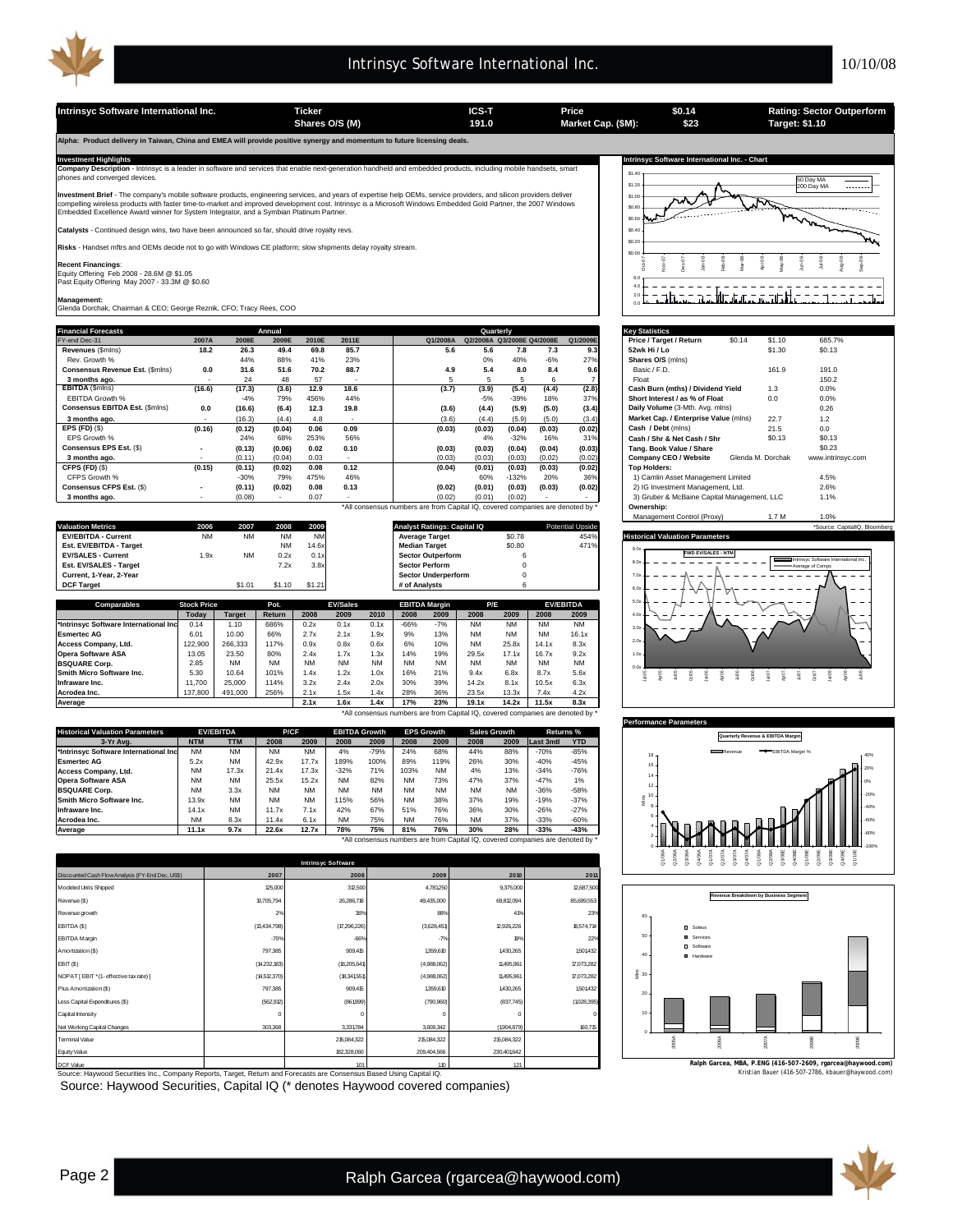

## **Distribution**

This report may only be distributed to non-institutional US clients in the following states: Delaware, Georgia, Hawaii, Iowa, Idaho, Indiana, Kansas, Louisiana, Maryland, Maine, Minnesota, Missouri, New York, Oklahoma, Pennsylvania, South Carolina, South Dakota, Virgin Islands, Vermont and Washington.

## **Analyst Certification**

I, Ralph Garcea, hereby certify that the views expressed in this report (which includes the rating assigned to the issuer's shares as well as the analytical substance and tone of the report) accurately reflect my/our personal views about the subject securities and the issuer. No part of my/our compensation was, is, or will be directly or indirectly related to the specific recommendations.

## **Important Disclosures**

This report is prepared by Haywood Securities Inc. for use by Haywood Securities Inc., Haywood Securities (USA) Inc. and Haywood Securities (UK) Limited and their clients. Haywood Securities Inc. is a Canadian registered broker-dealer and a member of the Investment Industry Regulatory Organization of Canada, the Toronto Stock Exchange, the Toronto Venture Exchange and the Canadian Investor Protection Fund. Haywood Securities (USA) Inc. is a wholly owned subsidiary of Haywood Securities Inc., registered with the U.S. Securities and Exchange Commission, and is a member of FINRA and the Securities Investor Protection Corporation (SIPC).

Haywood Securities, Inc., and Haywood Securities (USA) Inc. do have officers in common however, none of those common officers affect or control the ratings given a specific issuer or which issuer will be the subject of Research coverage. In addition, the firm does maintain and enforce written policies and procedures reasonably designed to prevent influence on the activities of affiliated analysts.

Haywood analysts are salaried employees who may receive a performance bonus that may be derived, in part, from corporate finance income.

#### **Of the companies included in the report the following Important Disclosures apply:**

- The Analyst(s) preparing this report (or a member of the Analysts' households) have a financial interest in Intrinsyc Software (ICS-T).
- As of the end of the month immediately preceding this publication either Haywood Securities, Inc., its officers or directors beneficially owned 1% or more of Intrinsyc Software (ICS-T).
- Haywood Securities, Inc. or an Affiliate has managed or co-managed a public offering of securities for Intrinsyc Software (ICS-T) in the last 12 months.

Other material conflict of interest of the research analyst of which the research analyst or member knows or has reason to know at the time of publication or at the time of public appearance:

 $\bullet$   $\frac{n}{a}$ 

## **Rating Structure**

*Each company within analyst's universe, or group of companies covered, is assigned a rating to represent how the analyst feels the stock will perform in comparison with the other companies, in that specific sector, over the upcoming 12 month period.* 

**SECTOR OUTPERFORM** – Haywood's top rating category. The analyst believes that the security will outperform its sector. Furthermore, the shares are forecast to provide attractive returns measured against alternative investments when considering risk profiles. The rating carries a minimum total return threshold of 15% for equities and 12% for trusts. The rating applies to companies that have tangible underlying assets that give a measure of support to the market valuation. The rating category considers both the absolute and relative values in assigning the highest rating on the security.

**SECTOR PERFORM** – The analyst believes that the security will trade with tight correlation to its underlying sector. Furthermore, the target price (together with any anticipated distributions) is at or above the market price, and forecast risk-adjusted returns are attractive relative to alternative investments.

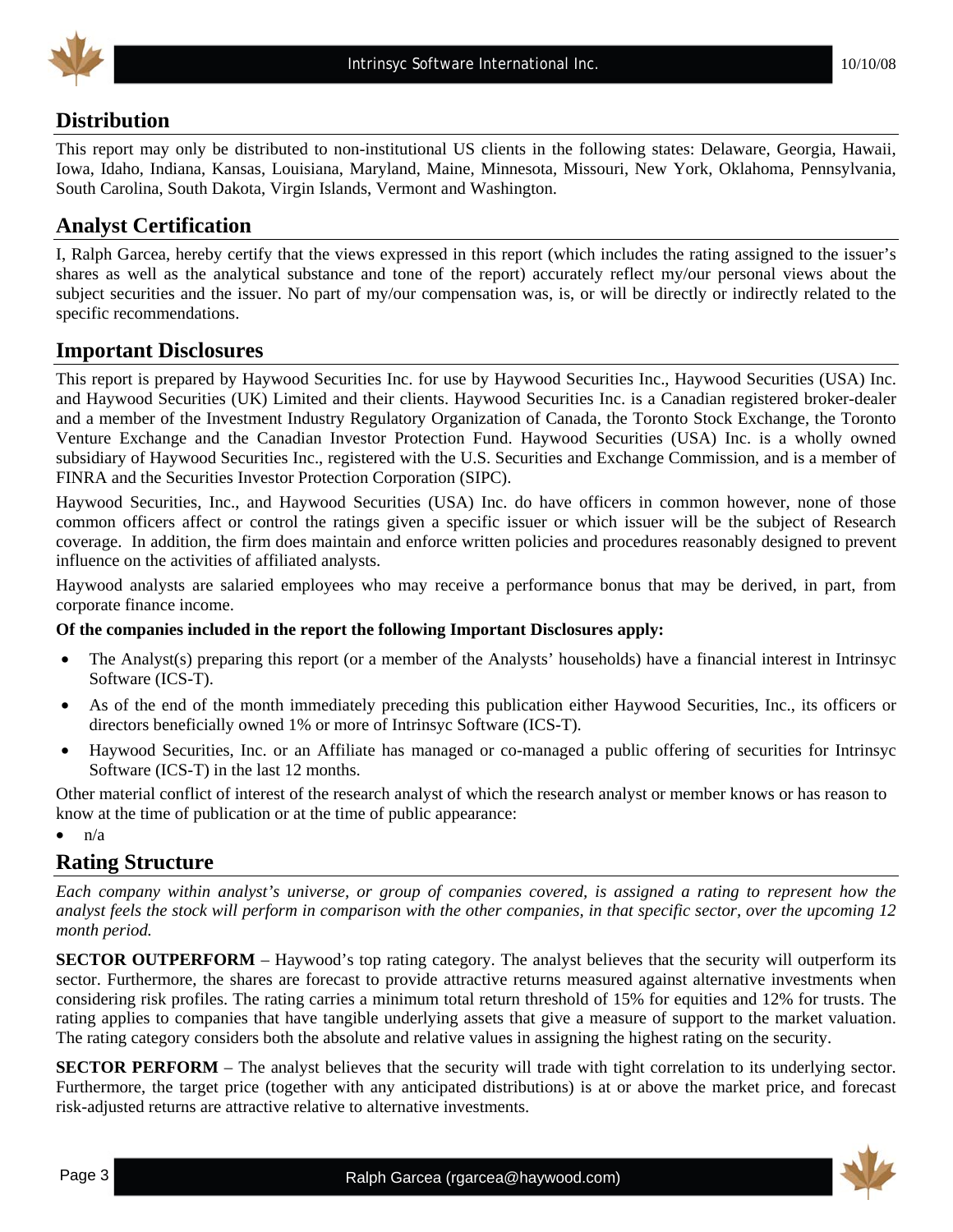

**SECTOR UNDERPERFORM** – Investors are advised to sell the security or hold alternative securities within the sector. Stocks in this category are expected to underperform relative to their sector. The category also represents stocks with unattractive forecast returns relative to alternative investments.

*The above ratings are determined by the analyst at the time of publication. On occasion, total returns may fall outside of the ranges due to market price movements and/or short term volatility. At the discretion of Haywood's Management, these deviations may be permitted after careful consideration* 

## **Other Ratings**

**TENDER –** The analyst is recommending that investors tender to a specific offering for the company's stock.

**RESEARCH COMMENT** – An analyst comment about an issuer event that does not include a rating or recommendation.

**UNDER REVIEW –** Placing a stock Under Review does not revise the current rating or recommendation of the analyst. A stock will be placed Under Review when the relevant company has a significant material event with further information pending or to be announced. An analyst will place a stock Under Review while he/she awaits sufficient information to reevaluation the company's financial situation.

**COVERAGE DROPPED** – Haywood Securities will no longer cover the issuer. Haywood will provide notice to clients whenever coverage of an issuer is discontinued.

*\* Haywood's current rating structure (outlined above) does not correlate to the 3-tiered BUY, HOLD, SELL structure required by FINRA. Our ratings of Sector Outperform, Sector Perform and Sector Underperform most closely correspond to Buy, Hold/Neutral and Sell respectively however, as described above, our assigned ratings take into account the relevant sector.* 



*Haywood's focus is to search for undervalued companies which analysts believe may achieve attractive risk-adjusted returns. This research coverage on potentially undervalued companies may result in an outweighed percentage of companies rated as Sector Outperform. Management regularly reviews rating and targets in all sectors to ensure fairness and accuracy.* 

For further information on Haywood Securities' research dissemination policies, please visit: [http://www.haywood.com/research\\_dissemination.asp](http://www.haywood.com/research_dissemination.asp) 

## **Risk Profile Parameters**

**SPECULATIVE:** – Investment for risk accounts only. Companies within this category carry greater financial and/or execution risk. All junior/venture companies that carry great financial and/or liquidity risk will be tagged "SPECULATIVE". A stock indicating a SPECULATIVE risk is determined from sector specific criteria outlined below listed below.